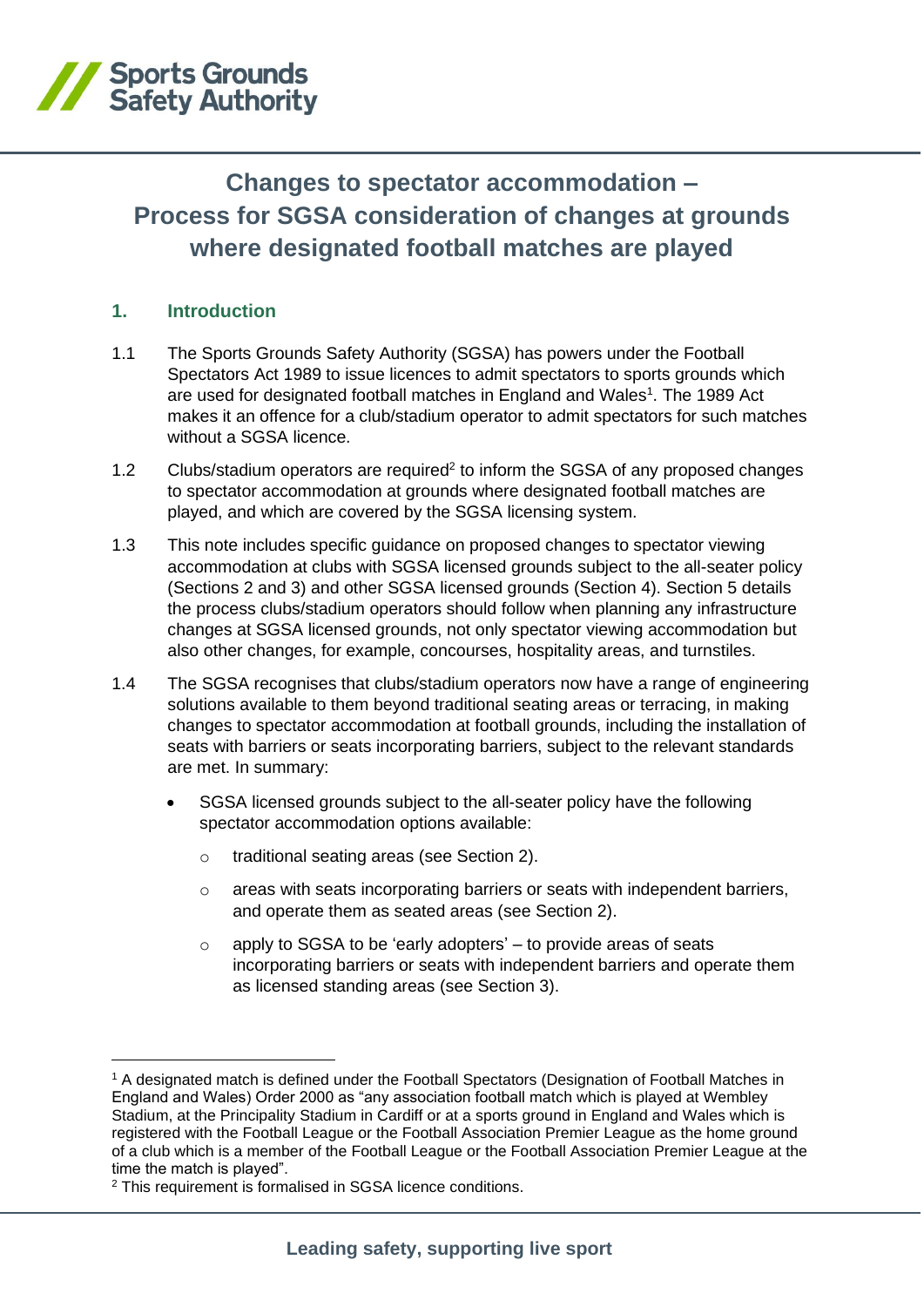

- Other SGSA licensed grounds have the following spectator accommodation options available (see Section 4):
	- o traditional seating areas
	- o areas with seats incorporating barriers or seats with independent barriers, within existing seated areas
	- o traditional terracing

## **2. All-seater policy**

- 2.1 The Government believes that all-seater stadiums are currently the best means of ensuring the safety and security of spectators at designated football matches in England and Wales. The origins of the Government's all-seater policy are the Taylor report following the Hillsborough Stadium disaster in 1989 which concluded, amongst other things, that "*there is no panacea which will achieve total safety and cure all problems of behaviour and crowd control [but] seating does more to achieve those objectives than any other single measure."*
- 2.2 Prior to the 2021/22 season, the all-seater policy did not allow standing accommodation at the grounds of clubs who have been in the Premier League or Championship for more than three years since the start of the 1994/95 season.
- 2.3 In recognition that a significant number of spectators want the choice to stand, the government announced on 22 September 2021 that grounds can apply to be licensed by the SGSA for part of the 2021/22 licensing period to be 'early adopters' of licensed standing areas, subject to meeting specific criteria (see Section 3).
- 2.4 The all-seater policy continues to be administered and enforced through two conditions in the licences issued by the SGSA<sup>3</sup>.
- 2.5 Clubs/stadium operators whose grounds are subject to the all-seater policy, but who do not wish to apply to be 'early adopters', can still be permitted to install seats incorporating barriers or independent barriers within existing seated areas, subject to meeting strict conditions. In particular, the club/stadium operator must demonstrate how the ground will continue to comply with the two licence conditions (see footnote 3 below) by taking all reasonable precautions and all due diligence to encourage spectators to use seated areas (whether traditional seats, seats incorporating barriers or independent barriers in existing seated areas) to view the activity from a seated position.
- 2.6 The standards for seats with independent barriers and seats incorporating barriers are contained within the latest (sixth) edition of the *Guide to Safety at Sports Grounds* (the Green Guide) – see Sections 12.19 to 12.23.
- 2.7 In addition, SGSA published on 22 September 2021 Supplementary Guidance to the Green Guide (*Supplementary Guidance 01: Safe Standing in Seated Areas* (SG01)),

<sup>&</sup>lt;sup>3</sup> The two all seater licence conditions are: 1. Only seated accommodation is to be provided for spectators at a designated football match; and 2. Spectators shall only be admitted to watch a designated football match from seated accommodation.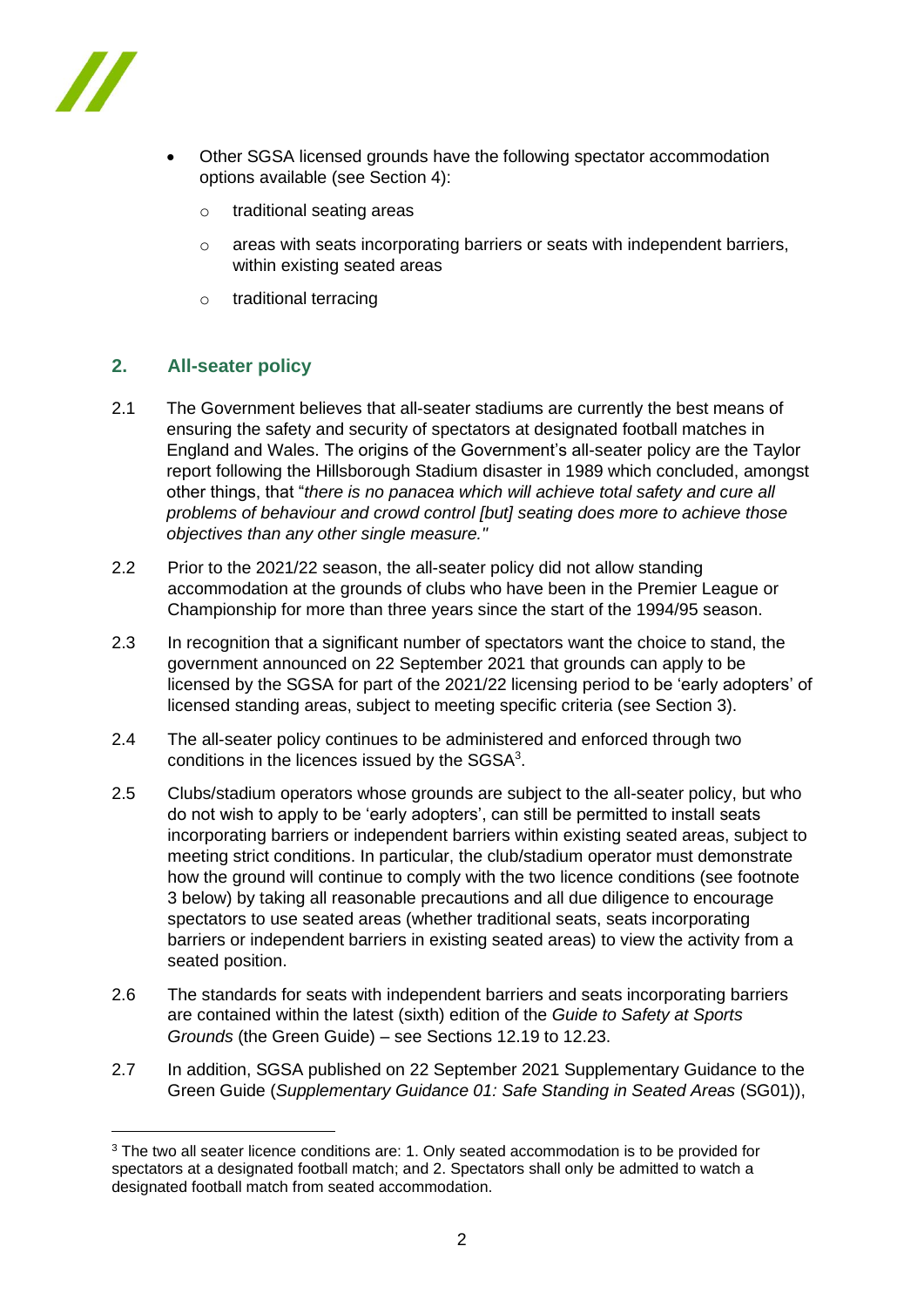

detailing the main design and safety management issues associated with installing seats with independent barriers and/or seats incorporating barriers. SG01 also highlights the benefits of installing either independent barriers or seats incorporating barriers to mitigate the risks of progressive crowd collapse.

2.8 Clubs/stadium operators whose grounds are subject to the all-seater policy also have the option to install new areas of traditional seating, subject to compliance with the relevant Green Guide standards (see Chapter 12, including Section 12.16).

## **3. 'Early adopters' of licensed standing areas 2021/22**

- 3.1 The Government announced on 22 September 2021 that it was directing SGSA to invite grounds currently subject to the all-seater policy to apply to operate licensed standing areas from 1 January 2022 to 31 July 2022, provided those grounds demonstrate compliance with specific criteria for the operation of those areas.
- 3.2 Licensed standing areas contain seats with independent barriers and/or seats incorporating barriers which meet the required standards (see paragraphs 2.6 and 2.7). Spectators will be permitted to watch the match from a standing position in such areas at grounds which are successful in their applications to become early adopters from 1 January 2022. This contrasts with the requirements placed on the use of such equipment at other grounds subject to the all-seater policy (see paragraph 2.5 above).
- 3.3 Licensed standing areas at early adopter grounds represent the first stage of implementation of the government's December 2019 manifesto commitment "to work with fans and clubs towards introducing safe standing". This early adopter programme will be evaluated independently to inform any subsequent changes to the Government's all-seater policy.
- 3.4 Further details, including the associated early adopter criteria, application process, and planned formal evaluation, are available via the SGSA website: [SGSA Licensed](http://www.sgsa.org.uk/licensedstanding)  [Standing.](http://www.sgsa.org.uk/licensedstanding) The early adopter application process is entirely separate to the process for other spectator accommodation and infrastructure changes outlined in Section 5 below.

## **4. Standing accommodation**

- 4.1 Standing accommodation is still permitted at other clubs/stadium operators whose grounds host designated football matches in England and Wales. This covers the grounds of those clubs in Leagues One and Two and who have not been in the Premier League or the Championship for more than three years since the start of the 1994/95 season. Additionally, any clubs with grounds newly subject to the all-seater policy who have applied to the Department for Digital, Culture, Media and Sport (DCMS) and been granted a time limited exemption by the Secretary of State, have the option to operate standing accommodation for the duration of that exemption.
- 4.2 Standing accommodation at those grounds should aim to meet the required standards set by the SGSA in the Green Guide (Chapter 13). These standards are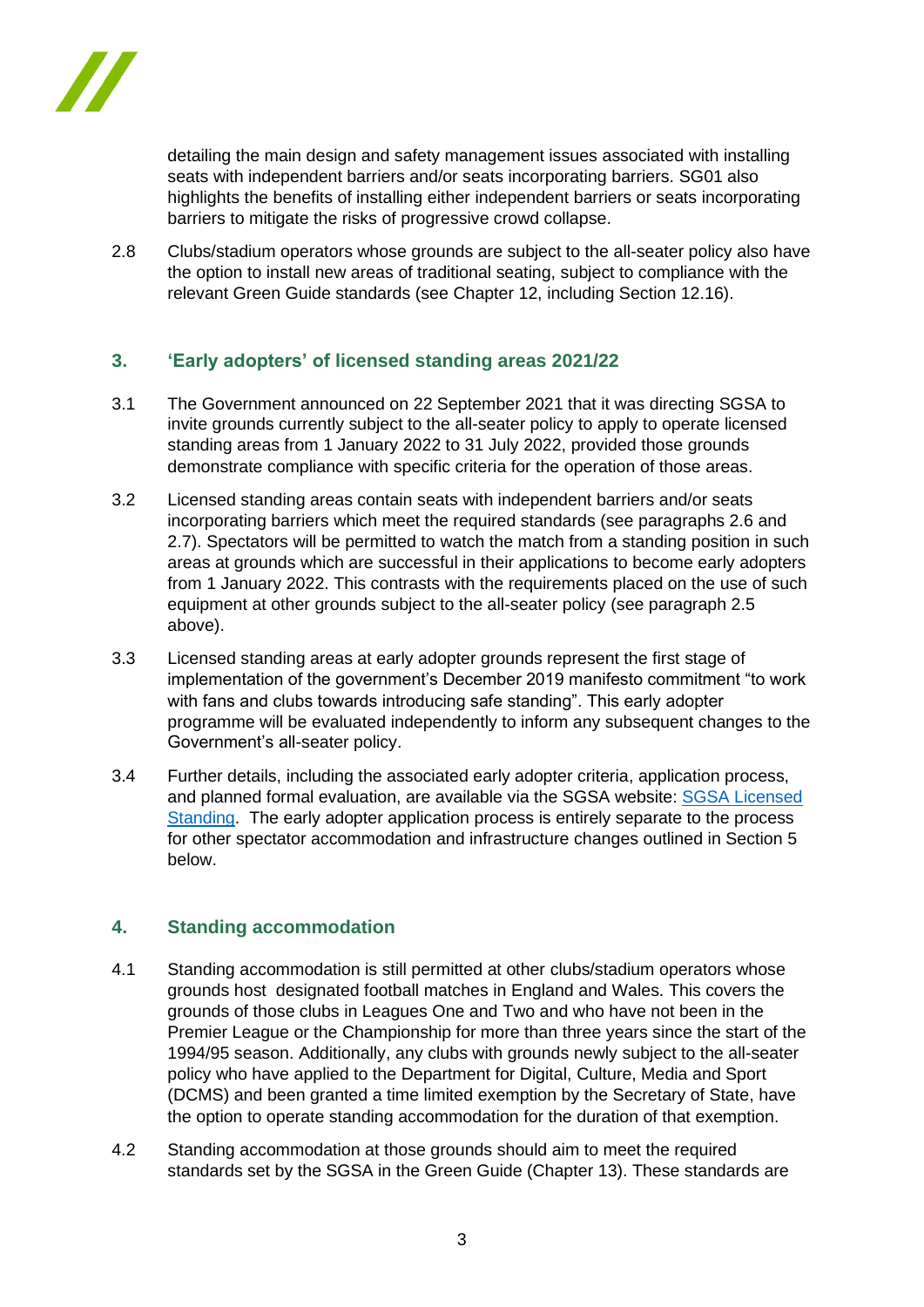

taken into account by the SGSA when considering the annual licensing application from those grounds.

- 4.3 Additionally, those grounds have the option, subject to compliance with the relevant Green Guide standards, to install:
	- seats with independent barriers or seats incorporating barriers within existing seated areas (see Green Guide Sections 12.19 to 12.23, and SG01); and/or
	- new areas of traditional seating (see Green Guide Chapter 12, including Section 12.16).

#### **5. Outline licensing process**

- 5.1 The licence holder (i.e. club/stadium operator) discusses proposals for changes to spectator accommodation (for example, introduction of an area of seats incorporating barriers, and/or introduction of a standing area) with the local certificating authority and Safety Advisory Group and secures the agreement of the local authority in principle to the planned installation.
- 5.2 The licence holder informs the SGSA in writing of the planned installation, and requests confirmation that the SGSA's licence would apply to this area. The licence holder may do so as part of the annual licensing application process or separately at any time.
- 5.3 The SGSA seeks further information from the licence holder in relation to the planned area of installation, as set out in Annex A.
- 5.4 The SGSA considers the application, including taking views of stakeholders such as the relevant local authority in relation to the general safety certificate for the ground.
- 5.5 The SGSA informs the licence holder of its decision.
- 5.6 If the SGSA confirms issue of a licence, subject to satisfactory installation, then the licence holder may proceed with the installation, mindful of any associated requirements from the relevant local authority in the general safety certificate for the ground.

#### **6. Further information**

6.1 Any questions or further information about this process should be sent to the SGSA at [info@sgsa.org.uk.](mailto:info@sgsamail.org.uk) Alternatively, if you would like to discuss with a member of SGSA staff, please contact your local SGSA Inspector or our Headquarters on 0207 930 6693.

#### **8 November 2021**

**Version 2.0**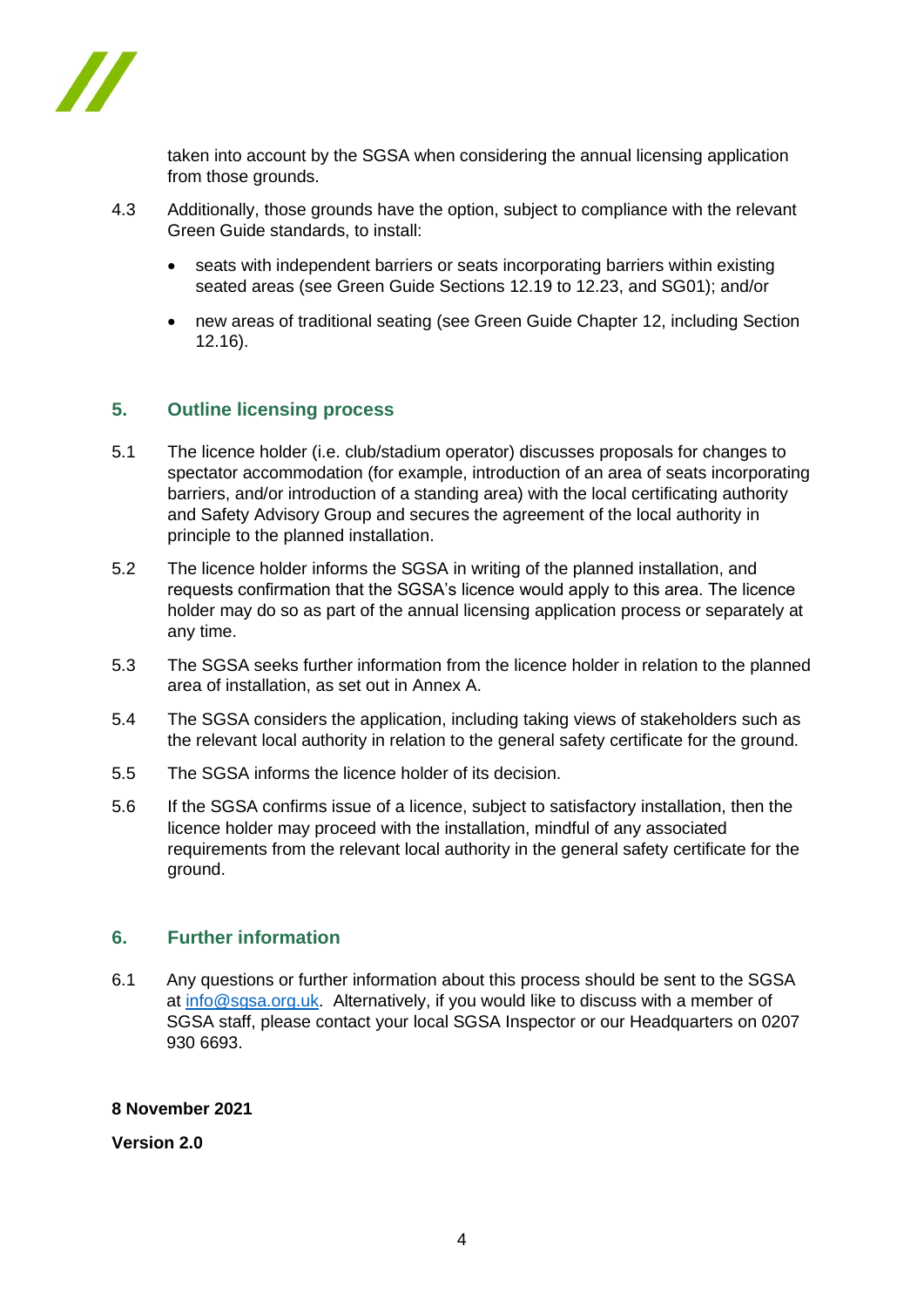

## **Annex A – Information requested from licence holder in relation to proposed changes to spectator accommodation**

*[NB Separate process for early adopter grounds – see Section 3 of main guidance note]*

## **NEW SPECTATOR ACCOMMODATION COMPLIANCE**

**Club:** 

**Ground:**

**Stand where proposed new spectator accommodation to be located:**

#### **INFORMATION REQUIRED**

I attach full details of:

- the layout, spacing, strength, construction, height and positioning of the proposed new spectator accommodation (whether traditional terracing, traditional seating, seats incorporating barriers or independent barriers in existing seated areas)
- the product specification, including details of crush barriers (where appropriate) and/or seating arrangements (where appropriate)
- capacity calculations, sightline calculations, layout plans and drawing
- proposed safety management measures to ensure safe and appropriate use of the new spectator accommodation
- [*for those grounds subject to the Government's all seater policy*] the proposed safety management measures that take all reasonable precautions and all due diligence to encourage spectators to use seated areas (whether traditional seats, seats incorporating barriers or independent barriers in existing seated areas) from a seated position.

#### **Intended action**

Details of scheduled timeframe for installation of proposed new spectator accommodation and impact on any ongoing events: